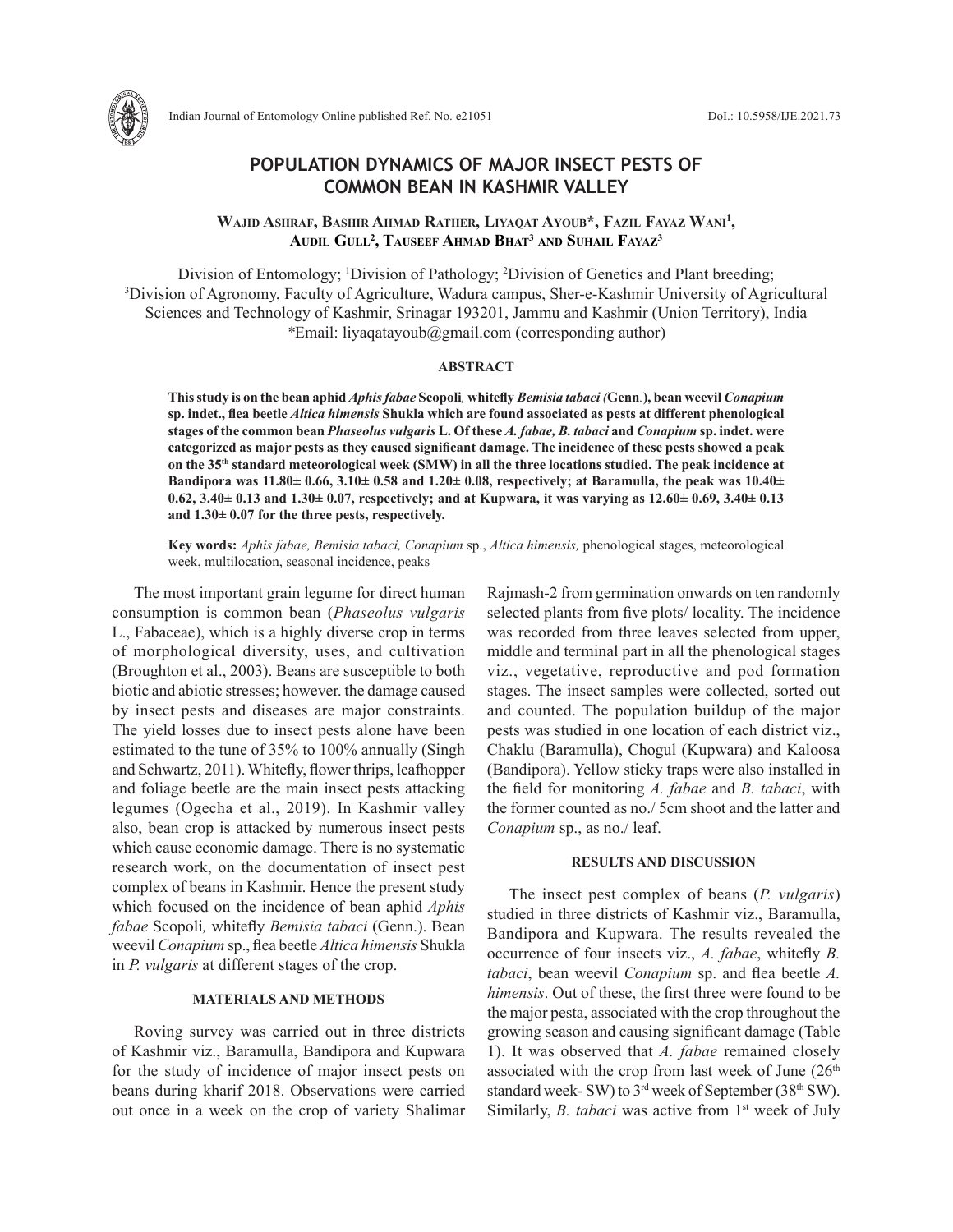| Common name | Scientific name                       | Family/ order                | Crop stage infested                                 | Main period of activity                                              | <b>Status</b> |  |  |  |  |
|-------------|---------------------------------------|------------------------------|-----------------------------------------------------|----------------------------------------------------------------------|---------------|--|--|--|--|
| Bandipora   |                                       |                              |                                                     |                                                                      |               |  |  |  |  |
| Bean aphid  | <i>Aphis fabae</i> (Scopoli)          | Aphididae/<br>Hemiptera      | Vegetative, Reproductive<br>and Pod formation stage | last week of June to 3rd<br>week of September                        | Major         |  |  |  |  |
| Whitefly    | Bemisia tabaci<br>(Gennadius)         | Aleyrodidae/<br>Hemiptera    | Vegetative, Reproductive<br>and Pod formation stage | I <sup>st</sup> week of July to 3 <sup>rd</sup><br>week of September | Major         |  |  |  |  |
| Bean weevil | Conapium spp.Indet.<br>(Motschulsky)  | Apionidae/<br>Coleoptera     | Vegetative, Reproductive<br>and Pod formation stage | I <sup>st</sup> week of July to last<br>week of September            | Major         |  |  |  |  |
| Flea beetle | Altica himensis<br>(Shukla)           | Chrysomelidae/<br>Coleoptera | Pod formation stage                                 | last week of June to last<br>week of August                          | Minor         |  |  |  |  |
| Baramulla   |                                       |                              |                                                     |                                                                      |               |  |  |  |  |
| Bean Aphid  | Aphis fabae (Scopoli)                 | Aphididae/<br>Hemiptera      | Vegetative, Reproductive<br>and Pod formation stage | last week of June to 3rd<br>week of September                        | Major         |  |  |  |  |
| Whitefly    | Bemisia tabaci<br>(Gennadius)         | Aleyrodidae/<br>Hemiptera    | Vegetative, Reproductive<br>and Pod formation stage | I <sup>st</sup> week of July to 3 <sup>rd</sup><br>week of September | Major         |  |  |  |  |
| Bean weevil | Conapium spp. Indet.<br>(Motschulsky) | Apionidae/<br>Coleoptera     | Vegetative, Reproductive<br>and Pod formation stage | I <sup>st</sup> week of July to last<br>week of September            | Major         |  |  |  |  |
| Flea beetle | Altica himensis<br>(Shukla)           | Chrysomelidae/<br>Coleoptera | Pod formation stage                                 | last week of June to last<br>week of August                          | Minor         |  |  |  |  |
|             |                                       |                              | Kupwara                                             |                                                                      |               |  |  |  |  |
| Bean Aphid  | Aphis fabae (Scopoli)                 | Aphididae/<br>Hemiptera      | Vegetative, Reproductive<br>and Pod formation stage | last week of June to 3rd<br>week of September                        | Major         |  |  |  |  |
| Whitefly    | Bemisia tabaci<br>(Gennadius)         | Aleyrodidae/<br>Hemiptera    | Vegetative, Reproductive<br>and Pod formation stage | I <sup>st</sup> week of July to 3 <sup>rd</sup><br>week of September | Major         |  |  |  |  |
| Bean weevil | Conapium spp. Indet.<br>(Motschulsky) | Apionidae/<br>Coleoptera     | Vegetative, Reproductive<br>and Pod formation stage | I <sup>st</sup> week of July to last<br>week of September            | Major         |  |  |  |  |
| Flea beetle | Altica himensis<br>(Shukla)           | Chrysomelidae/<br>Coleoptera | Pod formation stage                                 | last week of June to last<br>week of August                          | Minor         |  |  |  |  |

|  |  |  | Table 1. Insect pest complex of beans <i>Phaseolus vulgaris</i> in Kashmir |  |  |
|--|--|--|----------------------------------------------------------------------------|--|--|
|--|--|--|----------------------------------------------------------------------------|--|--|

Table 2. Mean incidence of major insect pests of beans *Phaseolus vulgaris* 

| Standard |                  | Bandipora       |                 |                  | Baramullah      |                 |                  | Kupwara         |                 |
|----------|------------------|-----------------|-----------------|------------------|-----------------|-----------------|------------------|-----------------|-----------------|
| week     | Aphis fabae      | Bemisia         | Conapium        | Aphis fabae      | Bemisia         | Conapium        | Aphis fabae      | Bemisia         | Conapium        |
| (SW)     |                  | tabaci          | spp.            |                  | tabaci          | spp.            |                  | tabaci          | spp.            |
| 25       | 0.00             | 0.00            | 0.00            | 0.00             | 0.00            | 0.00            | 0.00             | 0.00            | 0.00            |
| 26       | $0.10 \pm 0.04$  | 0.00            | 0.00            | $0.10 \pm 0.03$  | 0.00            | 0.00            | $0.10 \pm 0.05$  | 0.00            | 0.00            |
| 27       | $0.40 \pm 0.16$  | $0.12 \pm 0.06$ | $0.10 \pm 0.03$ | $0.40 \pm 0.07$  | $0.12 \pm 0.07$ | $0.10 \pm 0.03$ | $0.40 \pm 0.12$  | $0.20 \pm 0.05$ | $0.10 \pm 0.03$ |
| 28       | $1.90 \pm 0.38$  | $0.46 \pm 0.24$ | $0.20 \pm 0.11$ | $1.80 \pm 0.43$  | $0.50 \pm 0.25$ | $0.20 \pm 0.11$ | $1.90 \pm 0.50$  | $0.40 \pm 0.18$ | $0.20 \pm 0.10$ |
| 29       | $2.70 \pm 0.92$  | $0.80 \pm 0.26$ | $0.30 \pm 0.11$ | $2.70 \pm 1.13$  | $0.90 \pm 0.23$ | $0.40 \pm 0.13$ | $2.90 \pm 0.2$   | $0.90 \pm 0.25$ | $0.40 \pm 0.11$ |
| 30       | $2.90 \pm 0.57$  | $1.28 \pm 0.32$ | $0.50 \pm 0.16$ | $3.60 \pm 0.61$  | $1.40 \pm 0.23$ | $0.50 \pm 0.15$ | $4.90 \pm 0.9$   | $1.40 \pm 0.17$ | $0.50 \pm 0.13$ |
| 31       | $4.30 \pm 1.41$  | $1.58 \pm 0.40$ | $0.60 \pm 0.20$ | $5.90 \pm 1.55$  | $1.70 \pm 0.30$ | $0.70 \pm 0.15$ | $5.30 \pm 1.45$  | $1.90 \pm 0.29$ | $0.60 \pm 0.16$ |
| 32       | $5.10 \pm 2.01$  | $2.00 \pm 0.48$ | $0.70 \pm 0.20$ | $6.90 \pm 2.31$  | $2.30 \pm 0.34$ | $0.80 \pm 0.17$ | $7.10 \pm 2.49$  | $2.40 \pm 0.30$ | $0.80 \pm 0.15$ |
| 33       | $7.90 \pm 1.36$  | $2.40 \pm 0.60$ | $0.90 \pm 0.19$ | $8.50 \pm 1.45$  | $2.80 \pm 0.18$ | $0.90 \pm 0.15$ | $8.80 \pm 1.95$  | $2.80 \pm 0.27$ | $0.90 \pm 0.15$ |
| 34       | $8.70 \pm 1.21$  | $2.68 \pm 0.58$ | $1.06 \pm 0.10$ | $9.50 \pm 1.21$  | $3.00 + 0.21$   | $1.10 \pm 0.07$ | $10.70 \pm 1.17$ | $3.20 \pm 0.24$ | $1.10 \pm 0.07$ |
| 35       | $11.80 \pm 0.66$ | $3.10 \pm 0.58$ | $1.20 \pm 0.08$ | $10.40 \pm 0.62$ | $3.40 \pm 0.13$ | $1.30 \pm 0.07$ | $12.60 \pm 0.69$ | $3.50 \pm 0.17$ | $1.40 \pm 0.06$ |
| 36       | $10.30 \pm 1.26$ | $2.38 \pm 0.58$ | $0.90 \pm 0.09$ | $8.20 \pm 1.24$  | $2.80 \pm 0.23$ | $0.90 \pm 0.08$ | $11.70 \pm 1.18$ | $2.80 \pm 0.24$ | $0.90 \pm 0.11$ |
| 37       | $7.40 \pm 1.25$  | $1.54 \pm 0.58$ | $0.70 \pm 0.10$ | $6.70 \pm 1.00$  | $1.90 \pm 0.52$ | $0.70 \pm 0.10$ | $7.40 \pm 0.97$  | $1.80 \pm 0.53$ | $0.60 \pm 0.08$ |
| 38       | $1.50 \pm 0.40$  | $0.68 \pm 0.08$ | $0.40 \pm 0.11$ | $1.50 \pm 0.23$  | $1.20 \pm 0.66$ | $0.40 \pm 0.08$ | $1.50 \pm 0.22$  | $1.10 \pm 0.62$ | $0.40 \pm 0.13$ |
| 39       | 0.00             | $0.50 \pm 0.08$ | $0.16 \pm 0.05$ | 0.00             | $0.10 \pm 0.09$ | $0.20 \pm 0.05$ | 0.00             | $0.10 \pm 0.04$ | $0.10 \pm 0.05$ |

 $(27<sup>th</sup>$  SW) to  $3<sup>rd</sup>$  week of September (39<sup>th</sup> SW). Allen et al. (1996) observed that aphid and whitefly occur as major insect pests on common beans. The *Conapium* weevil was observed from 1<sup>st</sup> week of July (27<sup>th</sup> SW) to last week of September (39th SW) and *A. himensis* was observed occasionally during the pod formation stage. Thakur and Firake (2019) also observed aphids,

whiteflies and pod boring weevils as major pests on pulses and flea beetle as minor pest.

The first appearance of *A. fabae* occurred in district Bandipora during the 26<sup>th</sup> SW and reached peak (11.80)  $\pm$  0.66 aphids/ 5cm shoot) during 35<sup>th</sup>SW. similar trend was observed at Baramulla and Kupwara (Table 2).